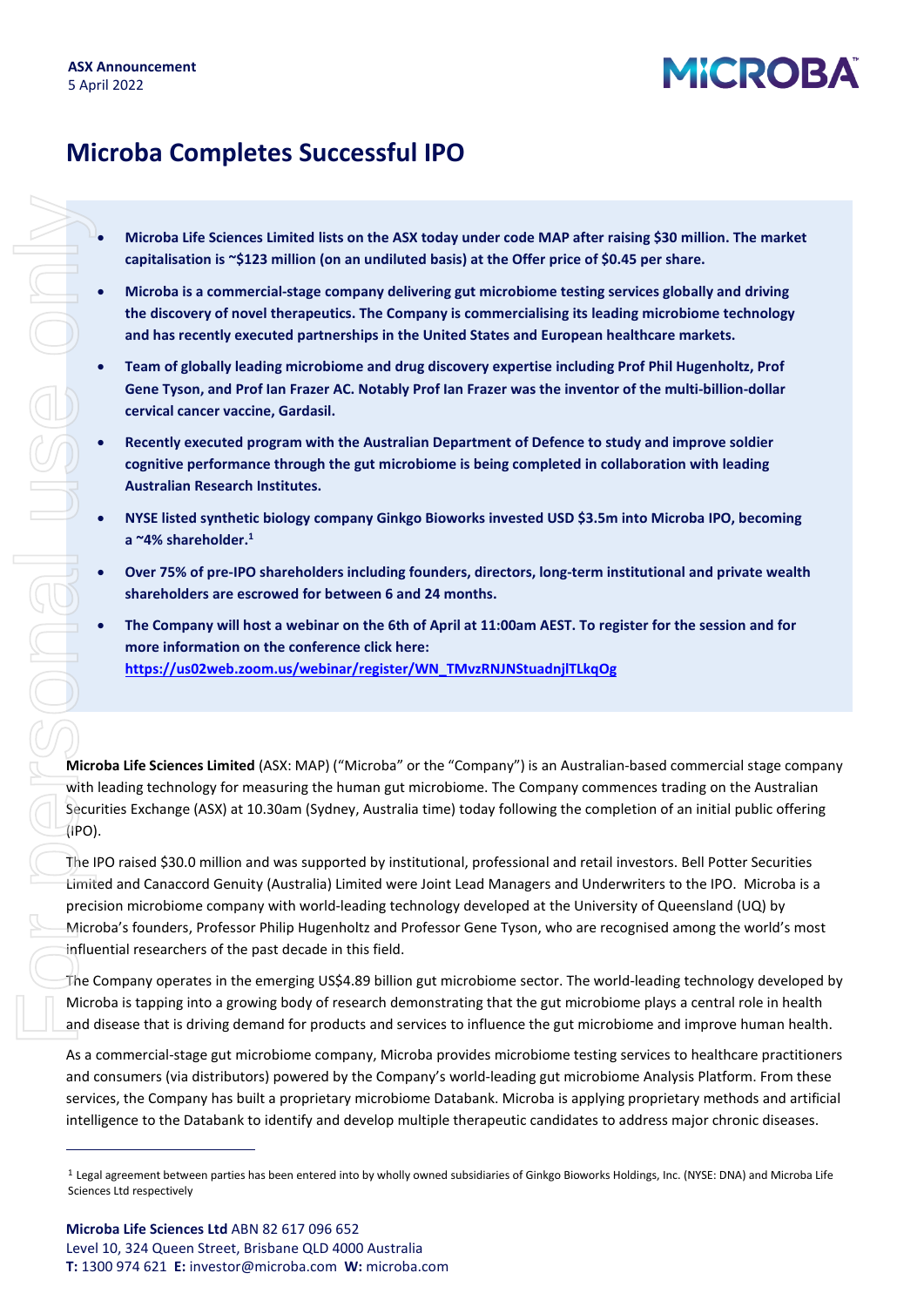## **MICROBA**

The Company is executing on its strategy via its three complementary business pillars:

- **Microbiome Services –** Microba is an established leader in microbiome testing with over 20,000 test reports sold to date. New major distribution partnerships including SYNLAB (EU), Genova Diagnostics (US), and G42 (Middle East) accelerate growth with multiple products scheduled for launch.
- **Proprietary Databank –** a large, unique, proprietary microbiome Databank comprising of over 1.2 million microbial genomes. Microba's Databank has enabled the Company to identify novel therapeutic leads not identified by others.
- **Microbiome Therapeutics –** Microba leverages its growing Databank through a repeatable Therapeutics Platform to develop novel microbiome therapeutics. Microba has established multiple therapeutic programs, including for Inflammatory Bowel Disease with a Phase 1 clinical trial planned to commence in late 2022.

#### **Ginkgo Bioworks<sup>1</sup> investment**

NYSE listed synthetic biology company Ginkgo Bioworks<sup>1</sup> (NYSE: DNA) invested USD \$3.5m into Microba IPO, becoming a  $\gamma$ 4% shareholder of the Company. Microba recently signed a therapeutic development agreement with Ginkgo Bioworks<sup>1</sup> to address three autoimmune conditions. The Company's strategy is to partner or license the Company's therapeutic assets with large pharmaceutical companies early in clinical development in return for upfront, milestone and royalty payments. The Offer will enable Microba to accelerate the growth of its Services and Therapeutics business and further develop its platform technology. **The Continent Constrainer Constrainer and Constrainer and Constrainer and Constrainer Constrainer Constrainer Constrainer Constrainer Constrainer Constrainer Constrainer Constrainer Constrainer Constrainer Constrainer Con** 

#### **Leadership**

Microba is led by an experienced Board with microbiome expertise complemented by drug discovery experts. This includes Professor Ian Frazer, co-inventor of the technology enabling Gardasil – the leading vaccine currently used worldwide to help prevent cervical cancer. Professor Frazer is a clinician scientist, trained as a clinical immunologist, a Professor at the University of Queensland and is the current Chair of the Australian Federal Government's Australian Medical Research Advisory Board.

**Microba's Chairman, Pasquale Rombola, commented:** "We continue to build a world-leading human gut microbiome company, supported by partnerships and agreements with large, well-respected companies such as SYNLAB, Ginkgo Bioworks and Illumina. We have attracted these partners due to our world-leading technology, unique proprietary Databank and therapeutic assets.

"Our leading technology position and a growing number of international partnerships provides a strong platform for growth.

 $\degree$ We have received significant investor demand to continue building the premier global microbiome dataset and accelerating the discovery and development of new therapies. Microba will have a positive impact on human lives globally when we are successful in achieving our goals."